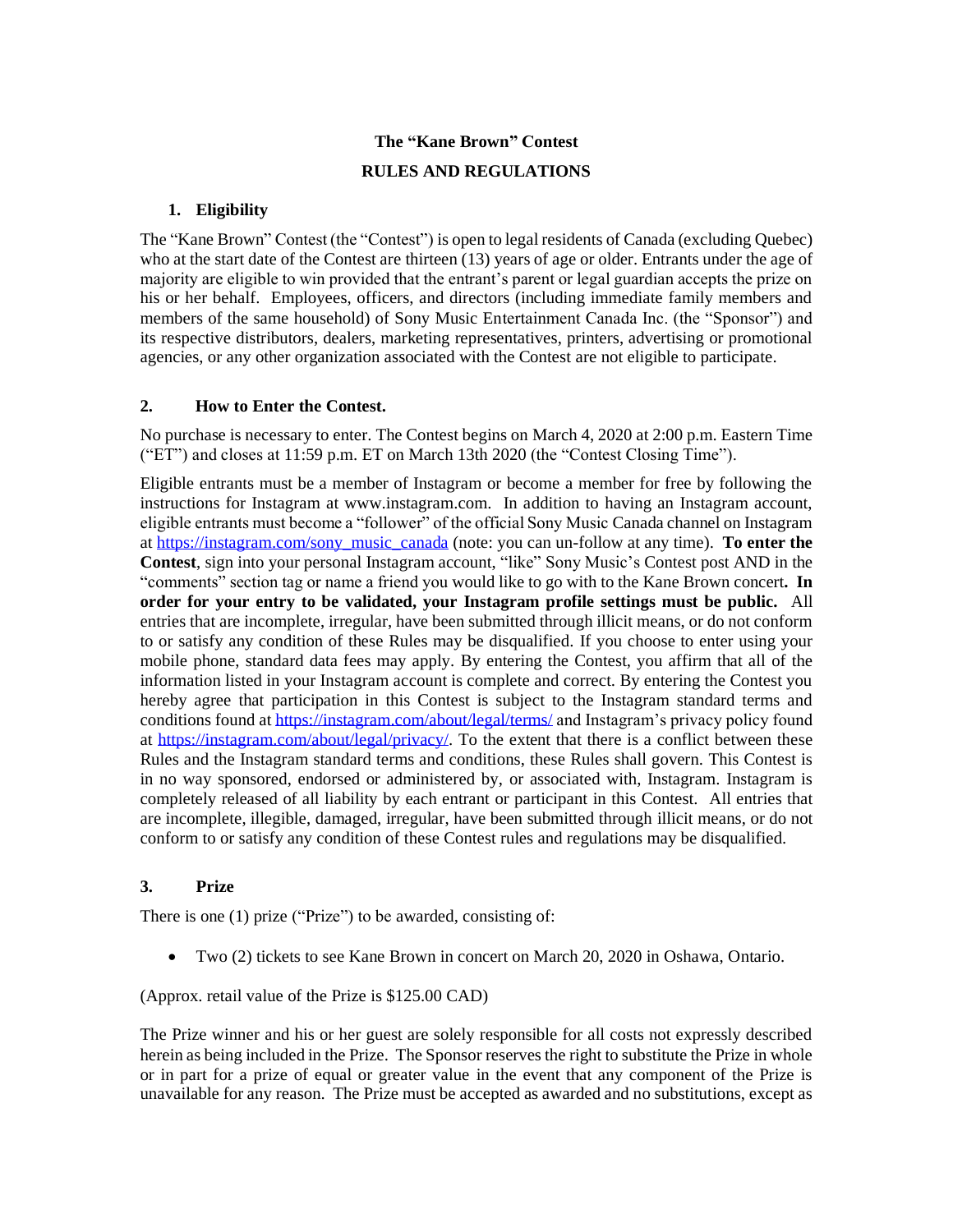identified above, will be made. The Prize may not be sold, transferred or assigned and is not convertible to cash.

#### **4. The Draw**

On March 16, 2020 at 11:00 a.m. ET at the offices of the Sponsor located at 150 Ferrand Dr., Toronto, one (1) eligible entrant will be randomly selected as the potential winner of the Prize from among all eligible entries received by the Contest Closing Time. The odds of winning depend on the number of eligible entries received. The Sponsor will attempt to notify the selected entrant by Instagram to the account provided by the entrant within 24 hours of the draw. In order to be declared a winner, selected entrant must unaided correctly answer a time-limited skill-testing mathematical question and, within the deadline stipulated by the Sponsor, selected entrant and his/her guest must sign and return to the Sponsor a Contest eligibility and liability/publicity release confirming compliance with these rules and regulations, releasing the Sponsor and its respective directors, officers, employees and agents from all liability and, except where prohibited by law, permitting the Sponsor to use the selected entrant's name, address (city and province), likeness, voice, written statements and image, without compensation, worldwide and in perpetuity, in any and all forms of media now known or hereafter devised, including the Internet, in any publicity carried out by the Sponsor. If a selected entrant is under the age of majority, the contest eligibility and liability/publicity release must be signed and submitted by the selected entrant's parent or legal guardian. Selected entrant must also provide proof of identity (photocopy of Driver's License, Passport or any other government-issued photo identification). In the event that a selected entrant is not eligible for any reason, has not correctly answered the skill-testing question or cannot be contacted after 48 hours of the first attempt to contact the selected entrant, such entrant shall be disqualified and the Sponsor shall have the right to select another entrant and the Sponsor shall be released and discharged from any liability or responsibility in this regard. No correspondence will be made except with the selected entrants.

#### **5. General**

By entering the Contest, entrants agree to abide by these rules and regulations, and further agree that the decisions of the Sponsor are final. The Sponsor reserves the right at any time without prior notice to withdraw, cancel, terminate, amend, modify or suspend the Contest if for any reason in the opinion of the Sponsor, in its sole discretion, the Contest is not capable of operating as planned or if the administration, security, fairness, integrity, or proper conduct of the Contest is corrupted or adversely affected, including by reason of infection by computer virus, bugs, tampering, unauthorized intervention, fraud, technical failures, or any other causes beyond its control. The Sponsor reserves the right in its sole discretion to disqualify any individual it finds to be tampering with the online entry process or the operation of the Contest or to be acting in violation of these rules or otherwise in disruptive manner with respect to the Contest. CAUTION: ANY ATTEMPT BY A CONTESTANT TO DELIBERATELY DAMAGE ANY WEBSITE OR UNDERMINE THE LEGITIMATE OPERATION OF THE CONTEST IS A VIOLATION OF CRIMINAL AND CIVIL LAWS AND SHOULD SUCH AN ATTEMPT BE MADE, THE SPONSOR RESERVES THE RIGHT TO SEEK DAMAGES FROM ANY SUCH ENTRANT TO THE FULLEST EXTENT PERMITTED BY LAW.The Sponsor also reserves the right to cancel this Contest at any time because of any printing or other error. The Sponsor does not assume any responsibility for incorrect or inaccurate capture of entry information, technical malfunctions, human or technical error, seeding or printing errors, lost, delayed or garbled data or transmissions, omission, interruption, deletion, defect or failures of any telephone or computer line or network, computer equipment, software (including on account of traffic congestion on the Internet or at any Web site) or any combination thereof. The Sponsor shall not be liable for any errors or negligence that may arise or occur in connection with the Contest, including any injury or damage to the entrant's or